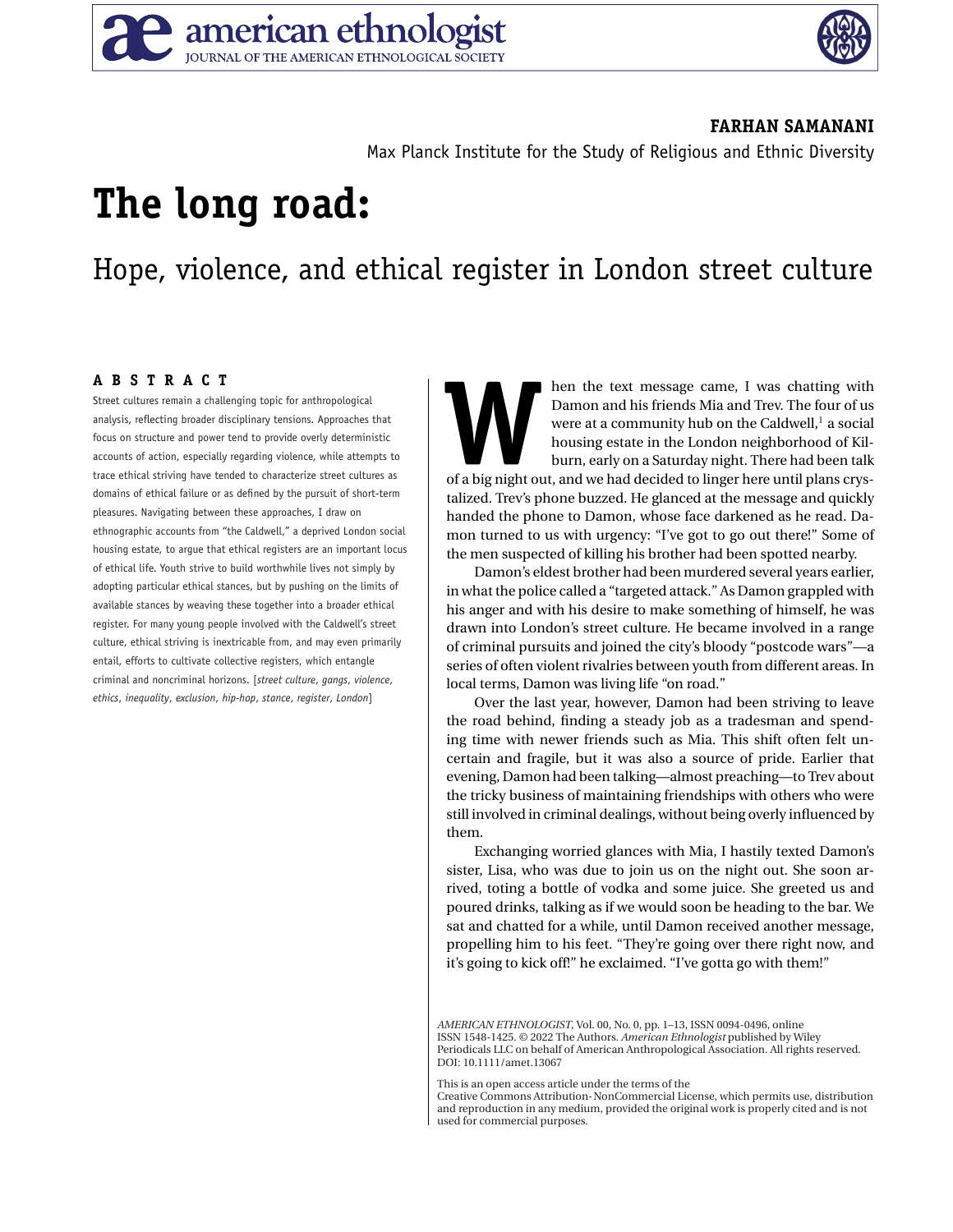Alarmed, I found myself standing too. "You don't have to!" I said. "No one is making you. Don't pretend like you don't got a choice!"

Damon fired back, "There is no choice! It's a matter of life and death! It's gonna be me or them, but it's going to go until someone dies—there's no choice about that!"

Lisa cut in forcefully, and I felt a momentary surge of relief, thinking she would talk some sense into Damon. A moment later my relief gave way to mounting panic as I realized that she seemed to be taking Damon's side. "It's not about these young kids running around," Lisa explained. "They're stupid and all, but they don't matter. It's just about the five people in that car [who were involved in the killing]. We know who they are, and we know what's gotta happen. There have to be consequences!"

Even more surprisingly, Damon sat back down. Instead of making for the door, he and Lisa talked through their memories of the killing. Dozens of people could name the men involved. Despite this, police never named any suspects or made arrests. From here, the conversation turned toward fury at the police—not just over the killing, but over how they treated youth from the Caldwell in general. Trev, Mia, and I were drawn back into the conversation, swapping stories we had heard of encounters with the police instances of mistreatment, as well as cases of clever evasion or near misses. Soon this morphed into gossip, and it wasn't long before we were all laughing, taking turns poking fun at notorious local characters.

Throughout the evening we continued to speak as if Damon were on the verge of leaving. Nonetheless, for hours, we stayed put, drinking and chatting. Finally, in the early hours of the morning, Lisa received a message that people were heading to the club. She suggested we join them. Worn out from a night of somewhat giddy conversation and quiet anxiety, we all headed home instead.

What kept Damon from seeking out his brother's killers? This was a situation with deep ethical stakes literally "a matter of life and death." Yet it also challenges dominant understandings of ethical life—within both Western culture and anthropology itself. Lisa's ability to credibly speak to Damon's anger, and Damon's ambiguously decisive response, tapped into a locally specific understanding of choice, possibility, and hope. This understanding was cultivated by a range of actors; Damon and Lisa's acts were thus *collective accomplishments*. This collective dimension of ethical life often goes overlooked. To grasp how ethical capacity is collectively generated, I hope to rethink ethical striving as a process of developing and drawing on distinctive *ethical registers*.

For 16 months, across 2014–15, I lived as an ethnographer on the Caldwell, renting a room in an imposing 1970s tower block. The day after moving in, I was warned by a neighbor that the estate could be a dangerous place. Across the following months, from locals and through the media, I frequently encountered the image of the Caldwell as beset by a local "gang." To illustrate this image, some locals would point to the groups of young men and women who could be spotted hanging out on street corners and in parks often with hoods raised, rap blaring from portable speakers, and icy expressions aimed at passersby. Signs of dark dealings also marked the estate itself, in the form of discarded syringes, smashed-in windows, and graffiti or street-corner bouquets commemorating victims of shootings.

During this time, I got to know a group of young men and women who had grown up on the Caldwell together. This process was slow, uncertain, and not without tension. The group ranged from their late teens to their early 30s, and they were mostly from black Caribbean, black African, and mixed backgrounds, alongside a few who were Asian or white British. Many of the men had been drawn into drug dealing and the "postcode wars" between rival estates, and several had been to jail. Men and women had lost friends or family members to shootings, stabbings, or jail. Yet their relationship to these dark histories and activities was never straightforward. Young people continually struggled with questions of how they ought to live, given the circumstances they faced; they played with different values, identities, and ways of being as a matter of everyday life.

Rather than classifying this group as part of a clearcut "gang," I see them as engaging with local "street culture" in a range of different ways. Following Ilan (2015), I understand all street cultures as incorporating a posture of defiance toward social exclusion, one that is (partly) elaborated through valorizing crime and violence. Yet, beyond this shared dimension, street cultures are also highly varied and dynamic. In what follows, I focus on stories from Damon and Lisa; their older brother, Troy; and Vince, a close childhood friend of Damon's, as they attempt to navigate their relationship to the street.

Street cultures pose a tricky challenge for scholars interested in ethics. The valorization of crime and violence sits uncomfortably alongside popular images of the urban margins as sites of willful, destructive deviance. Consequently, most ethnographic accounts of Britain's urban margins, and of street cultures more generally, have adopted a more determinist lens—they understand the trappings of street culture as survival strategies or as habituated dispositions that emerge in response to systemic exclusion and its foreclosure of possibilities. Those who have attempted to take ethics more seriously have struggled to reconcile understandings of ethical striving with the persistence of street culture's more "negative" aspects. At worst, these are seen as barriers to ethical striving part of the background of oppression that those on the margins must navigate. At best they are seen as highly limited forms of ethics—self-defeating responses to everyday exclusions that rarely work to sustainably open up new possibilities. Conceptualizing street cultures as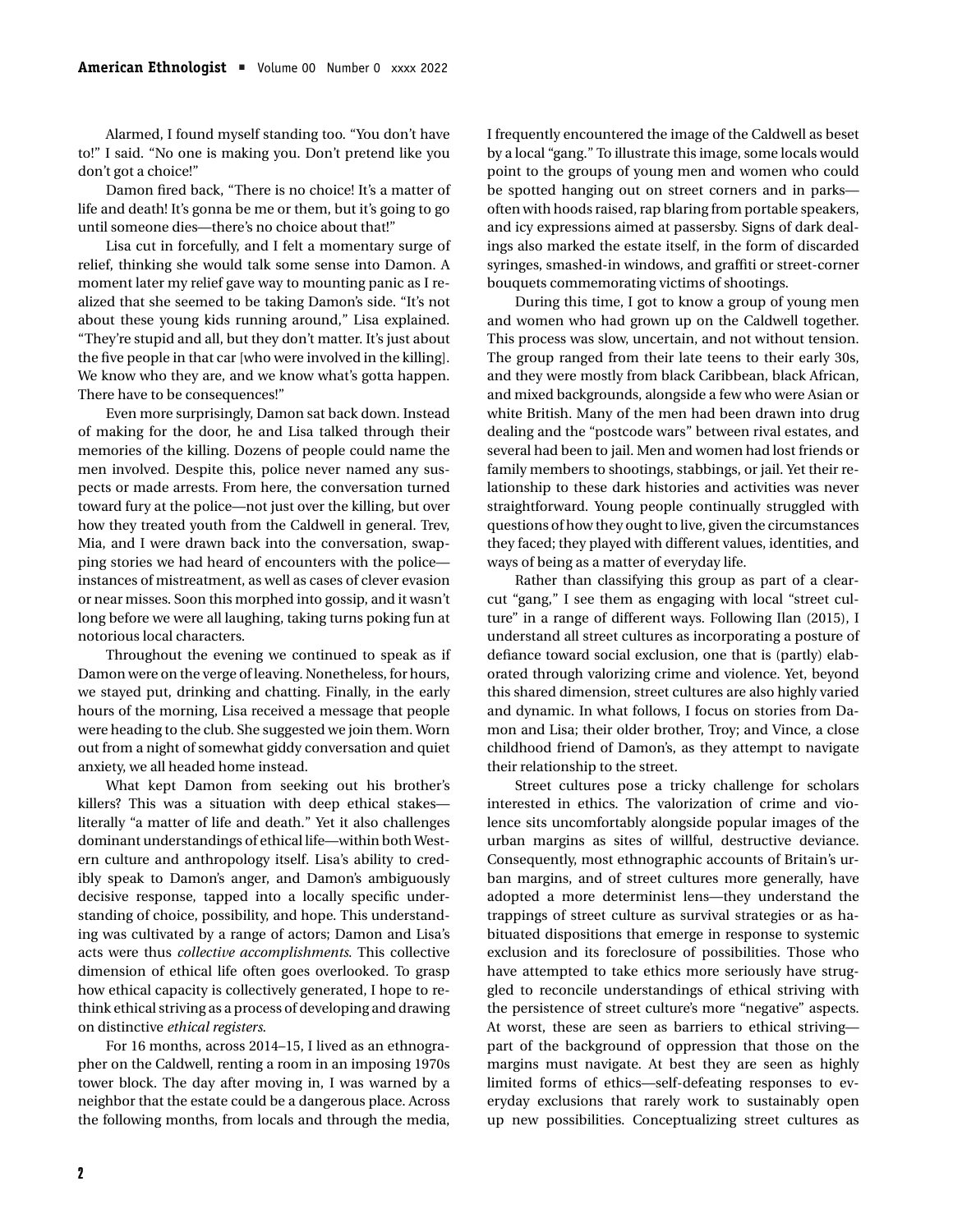ethical registers allows us to recognize greater potential within everyday practices while tracing how these potentials interact with broader structural confines. It enables us to trace how different possibilities for inhabiting the world—ranging from violence to care to the refusal of violence—are often deeply intertwined and highly dependent on one another.

I borrow the concept of *register* from linguistic anthropology but deliberately push it beyond its conventional usage. Linguistic registers are distinctive, collectively cultivated styles of speech that inflect and rework languages within specific settings. Familiar examples include street slang, ritual speech, and "professional" language. Registers connect speech to context, indexing group boundaries and particular, situated ways of being. Typically, speakers of a language are familiar with several different registers, but their fluency in each is likely to vary based on their own situated position (Agha 2008). Here, I understand registers more broadly as shared repertories of meaningful practices—not only lexicons and grammatical rules but also stories, habits, skills, styles of dress, repertoires of feeling, and ways of making sense of the world. These, like linguistic registers, *rework* and *inflect* broader systems of meaning in context-specific ways. If we understand ethical life as concerned with questions of how best to inhabit the world, then registers serve as tool kits for mediating between the pressures and possibilities of a given world and the hopes and struggles of everyday life.

Implicitly or explicitly, the meaningful practices within registers supply a range of "evaluative stances"—ways "of categorizing and judging experience" (Kockelman 2004, 129). Central to the register of road culture on the Caldwell are several stances: playful evasiveness and straightforward seriousness, individuality and collectivism, disenchanted presentism and insistent hope.

Building on Keane's (2015) approach, in which taking stances forms the foundation of ethical life, I highlight how ethical possibility is cultivated not simply through adopting different stances but through practices which work to bring these stances into mutual relation and thus ground ethical potential within everyday life. Individual stances, such as evasiveness or seriousness, are each characterized by their own possibilities and limits. This seems to be recognized by youth on the Caldwell, who adopt an overarching stance of irony that provides them with a metapragmatic orientation—a stance toward what it means to take a stance. Irony entails a sustained indeterminacy, positioning actors ambiguously between commitment and disavowal. Approaching ethics ironically enables young people to shift between different stances and to use them to inflect one another, weaving them together into a broader ethical register. For instance, they might use stories of serious violence to underwrite feelings of individual capability and projects of collective care. In doing so, they expand the ethical possibilities of everyday life. By focusing on how ethical stances are joined and inflected to form broader registers, I highlight this interweaving as a form of collective ethical labor.

#### **Cultures of excess**

Over the past two decades, there has been an outpouring of anthropological work on ethical life. This diverse body of scholarship is united by a broad understanding of ethics as grounded in a human capacity for judgment and action, both of which work to reach beyond the cultural frames and structural conditions within which life unfolds. Several influential works in this domain have strongly criticized determinist understandings of culture, structure, and power (e.g., Appadurai 2013; Laidlaw 2013; Mattingly 2014; Robbins 2013). More generally, anthropologists interested in ethics have frequently conceptualized ethical striving as something that determinist modes of social theory cannot adequately grasp. Many anthropologists have converged around similar accounts of what purportedly determinist approaches neglect: For Lambek (2010, 24), such approaches overlook the "vectoral qualities of ethical practice" that open up new futures and ways of being. For Faubion (2001, 90), they make it impossible to consider the human "quest for excellence" or "heroic excess." For Das (2010, 395–96), determinist theories overlook "the generation of an adjacent self" which embodies a "a slow flowering" of new possibility. For Appadurai (2013, 295), what goes overlooked is the "ethics of possibility," understood as "those ways of thinking, feeling and acting that increase the horizons of hope." For Mattingly (2014, xviii), drawing on Hannah Arendt, it is the "miracle of natality" that, as Feldman (2013, 150) puts it, "interrupts" the "historical process." And so on.

This conception of ethical life—as the capacity for excess, for stepping beyond the given—puts us onto fraught territory when it comes to marginalized groups. In public discourses, the ethical capacity of marginal groups is often invoked to depict them as *un*ethical actors, who are responsible for perpetuating the hardships they face while also compromising the moral character of the public at large. In the UK, after World War II, successive governments sought to restrict migration from Britain's current and former colonies, based on ideas of racial character that entangled biology and morality to depict the newcomers as innate threats to public well-being and social solidarity (Paul 1997). As understandings of difference gradually shifted from biological to cultural categories, this moral dimension was accentuated. Depictions of cultural difference slipped fluidly between tropes of fixed, collective inheritance and those of free personal choice. Responsibility for conflict and for social exclusion was placed simultaneously on minority cultures, which were characterized as transmitting the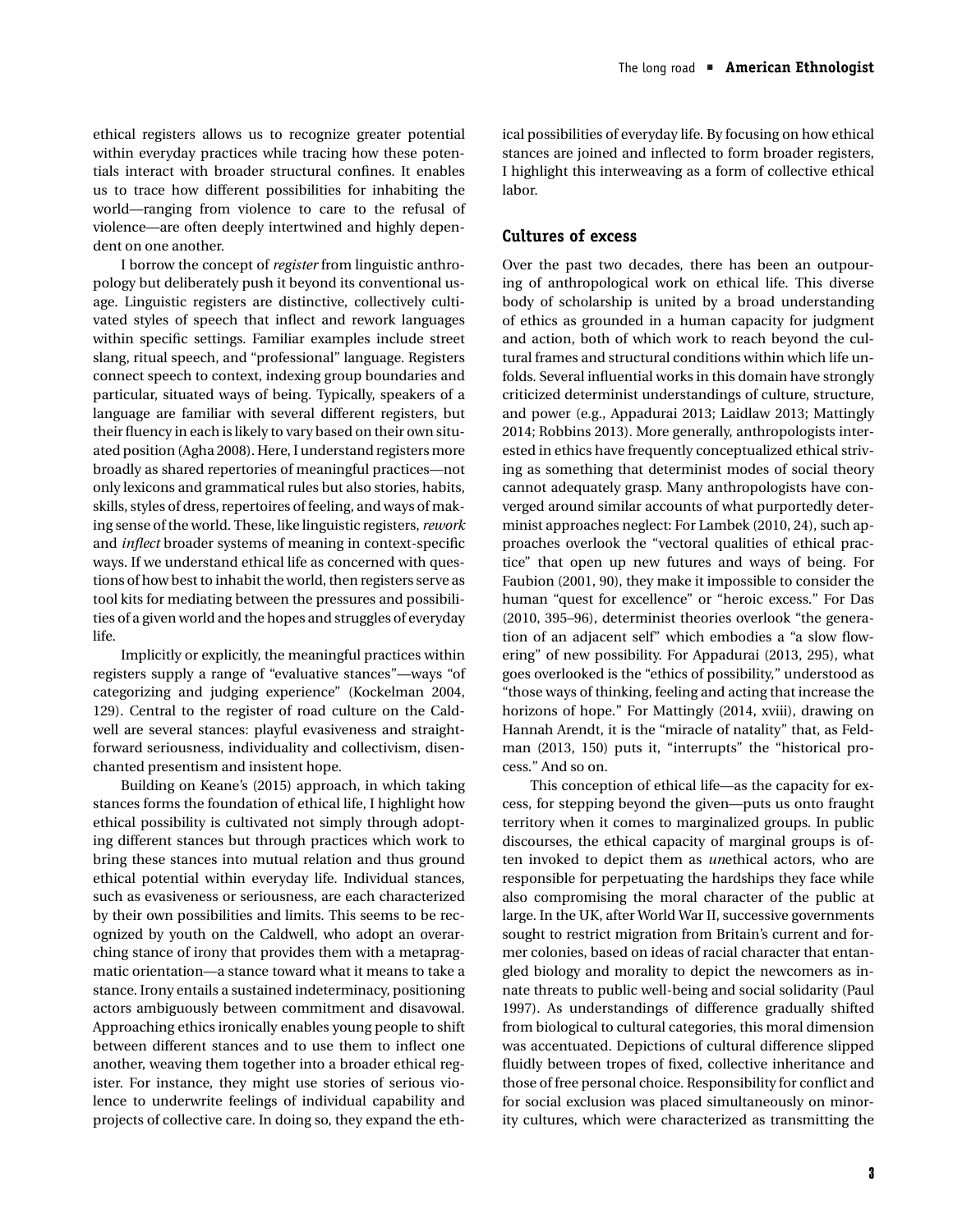"wrong" values and as fracturing public moral consensus, and on individuals, who were exhorted to transcend cultural particularity (Samanani, forthcoming; Werbner 2005).

Koch (2018, 60) has traced a parallel trajectory in the postwar era, when "paternalistic policies on council estates . . . merged with tenants' own aspirations for nuclear family homes," thus ensuring "a fragile moral union between citizens and the state." Citizenship came to be exemplified by nuclear families and male breadwinners, as well as by the embodiment of "decency" and national identity. This discourse partly overlapped with working-class aspirations and identities, enabling working classes to be (partly) recognized as good, deserving citizens. But this "fragile moral union" disintegrated in the neoliberal era as livelihoods grew more precarious, policy reforms led to disinvestment in social housing, and the welfare state was constricted. Poverty and joblessness, as well as the culture of Britain's poor and working classes, were reimagined in policy and in popular media as markers of ethical failure and as threats to the moral integrity of the nation (Rose 1999).

Across these intertwined histories, marginal groups have been imagined as having a negative ethical capacity that is, a capacity not for "heroic" excess or the ethical "interruption" of history, but for the culturally habituated or willful abdication of ethical responsibility (Samanani, forthcoming; Valentine and Harris 2014). Excluded groups have been characterized in the popular imagination as entitled and disruptive; they are represented by images of "fake" refugees; single mothers manipulating the welfare system; antisocial, tracksuited "chavs"; or gang members. Given this fraught terrain, most scholarship on street cultures in the UK has—perhaps unsurprisingly—approached questions of ethics gingerly, if at all.

Early attention to British street "subcultures" emerged at the University of Birmingham's Centre for Contemporary Cultural Studies in the mid-1970s, and key theoretical developments followed in the 1980s. Although scholars in this tradition place varying emphasis on ideology, cultural creativity, and inequality (for an overview, see Gunter 2010), the key components of their approach are evident even in early work, such as the landmark study by Stuart Hall et al. (1978) on the UK's supposed "mugging crisis." Here, the authors trace the emergence of street cultures at the intersection of racist ideologies, economic exclusion, and everyday creativity. Popular discourses that frame minority populations as social and moral threats work to position such groups as a "reserve army of labour"—subject to ondemand employment and take-what-you-can-get wages without prompting mass outrage. Street cultures emerge as ways of reasserting both dignity and survival against these intertwined exclusions, meaning that "respectable black families depend on the rackets as much as the hustler; if the latter need 'the game' to survive economically, the former need it to survive culturally" (Hall et al. 1978, 353). Against these intertwined exclusions, Hall and colleagues insist that "the question . . . 'why do they turn to crime?' is a practical obscenity" (359).

From this perspective, street cultures reflect creative efforts to "make life intelligible" (Gilroy 1987, 154) by those facing multiple forms of marginality. Yet the scope of this creative action is limited by how it is "articulated"—that is, historically, contingently joined—with dominant structures (Hall 1986). Cultural studies approaches conceive street cultures less as contesting overarching conditions of exclusion and more as making them inhabitable. Consequently, those elements of street culture tied to broader conditions of socioeconomic exclusion—such as consumerism, violence, and crime—are understood as structurally determined, nearly inevitable at a collective level, if not necessarily an individual one. As Hall (1986, 51) puts it, "How could culture, on its own, transcend the social, political and economic terrain on which it operates[?]" This relatively functionalist approach, which sees crime and violence as rational survival strategies within the sharp constraints of broader structures, guides several contemporary ethnographies. Among these are Mollona's (2009) account of the informal economy in a working-class neighborhood in Sheffield, Sanders's (2004) ethnography of gang crime in the London borough of Lambeth, and Densley's (2013) study of members from 12 self-described gangs, across London.

A second approach follows from the turn in the 1980s toward what Ortner (1984) has called "practice theory" with Bourdieu as a central figure. Like cultural studies approaches, this approach situates street cultures in relation to ideological and structural exclusions—sometimes recast as symbolic and structural violence. But rather than simply delimiting the possibilities for creatively pursuing livelihoods and dignity, such exclusions are understood as shaping embodied dispositions at a more fundamental level. Here, to grow up in a "violent" context entails learning a certain grammar of value, dignity, and action, one that offers recognition within local milieus while sharply curtailing the possibilities for recognition, understanding, and agency in other settings. As with anthropological studies of gang life in the US (e.g., Bourgois 2003; Ralph 2010), this remains the dominant approach to understanding marginal urban cultures and violence in the UK (e.g., Gunter 2010; McKenzie 2015). In such accounts, violent conditions shape dispositions oriented toward further violence. Writing about youth living on a South London council estate, for instance, Evans (2006, 55) argues that "among some people violence comes to be conceived as a social good. Because of the tension implied by the constant threat of violence against oneself in everyday life, it can become a pleasure and a release from this tension to watch other people fighting." In his ethnography of London's rap scene, Bramwell (2015, 77) similarly argues that "neither 'violent' lyrics nor 'violent' behaviour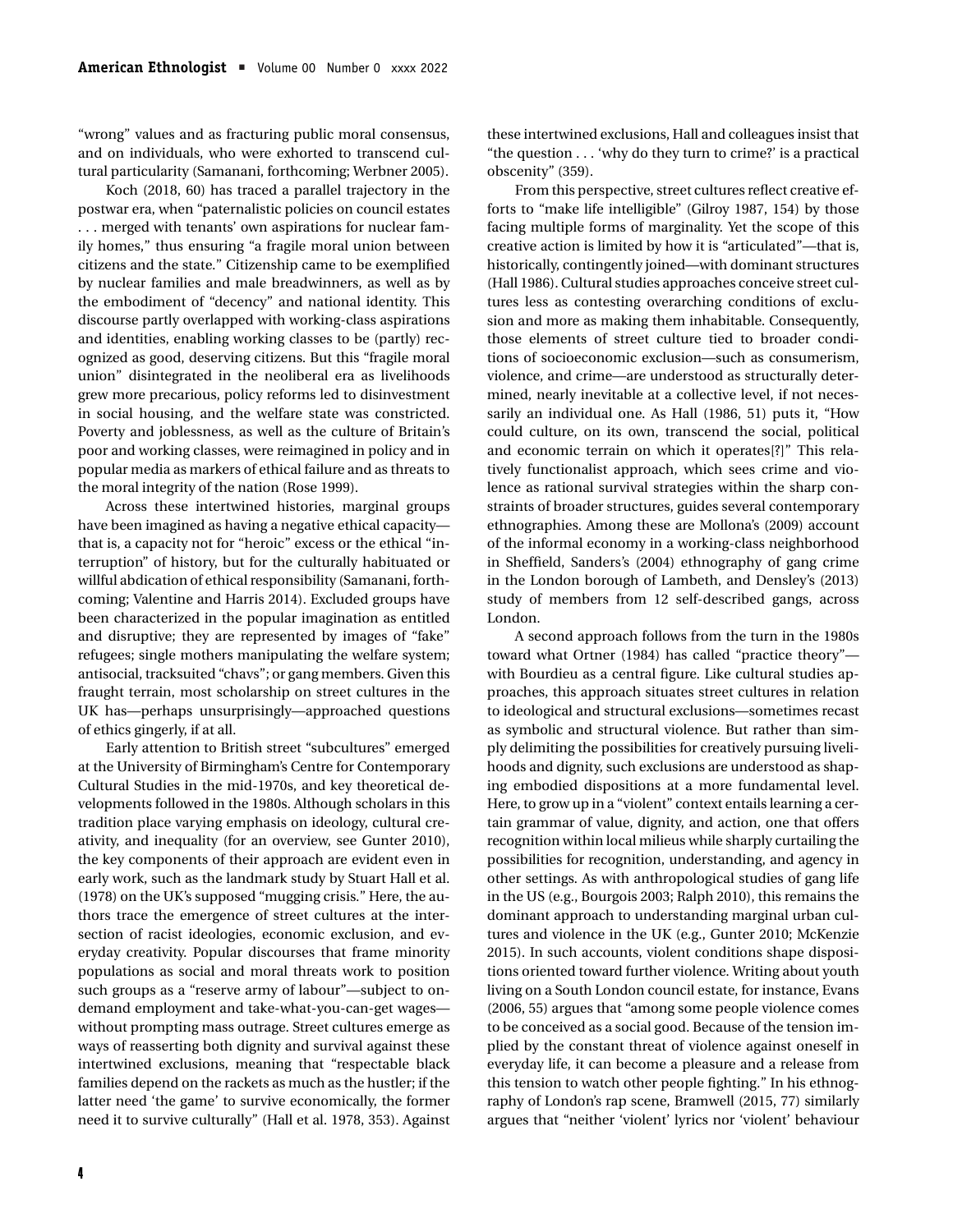within London's youth cultures will substantially change until the lived experience of young people changes."

Both these approaches run up against their limits when attempting to account for certain dimensions of street cultures, such as violence, consumerism, and short-termism. Whether through relations of articulation or embodiment, these dimensions are seen as given in advance, as foundational and inaccessible to the lively creativity and everyday striving that is nonetheless recognized as a hallmark of street cultures. Moreover, by focusing on collectively constricting conditions, these approaches offer little help in understanding the different potentials contained within particular lives and moments—in understanding why some embrace the street when others do not, or how actors might resist or repurpose violence, not simply embody and enact it. Here, these dominant approaches leave us at a determinist dead end, highlighting the need to bring ethics back in.

But this is no easy task. Anthropologists hoping to take both power and ethics seriously must simultaneously maintain an understanding of structure as somehow constricting, and an understanding of people's enduring ethical capacity to bring new possibilities into being. To do so, anthropologists have often conceived of structural pressures and ethical explorations as playing out at different scales, where the latter entails how people "get by and make do with the (mostly bad) lot that has been handed them" (Mattingly 2014, xvii). Ethics, in this reading, is a "tactical" practice for navigating everyday life (de Certeau 1984; see also Das 2010; Han 2012; Lambek 2010; Mattingly 2014). At this everyday level, ethical deliberation is approached as an intrinsic facet of human experience. In such accounts, when ethical maneuvers do accumulate into larger changes, they do so largely at this human scale—opening up new possibilities within the frame of particular interactions, biographies, and relationships. When viewed at this level, however, street cultures seem to reflect a relatively limited ability to break with the given, leading anthropologists to characterize them as heavily determined, relatively narrow ethical domains.

Taking up the need to go beyond depictions of the urban poor as self-destructive or saddled with false consciousness, Koch (2018) argues for greater recognition of everyday "understandings of what it means to be a good person," looking at a poor council estate in the South of England. Koch focuses on women's projects of care, pursued within a context of dispossession and violence. Such projects often involve various tactics for managing neglectful or violent partners involved with street criminality. To bring women's ethical agency into view, Koch ends up depicting men as comparable to "agents of the benefit system" (102)—as an invasive, untrustworthy, and disruptive presence, forming part of the constricting background against which women's moral agency unfolds, rather than as potentially ethical actors in their own right. This even leads Koch to curtail her account of women's morality. Her ethnography is replete with accounts of women entering or rekindling relationships with "disruptive" men. Despite her general insistence on kinship and care as ethical practices, she presents these particular relationships largely as challenges to be overcome. Ultimately, to bring other ethical capacities into focus, Koch ends up treating street life as a domain of a priori evil (see also McKenzie 2015).

Things fare little better when Mattingly (2017) directly explores young people's involvement with gangs. Mattingly argues that gang life can offer a number of "pleasures": a "sensual" pleasure in toughness and violence that enacts a "freedom from fear" (899); "the pleasure of recognition the intense satisfaction in being seen, being someone to be reckoned with" (900); and the pleasure of belonging, experienced as a quasi-familial "love" that "demands fierce protection" (901). Mattingly stresses that the allure of such pleasures emerges in relation to the foreclosure of opportunities for survival, security, joy, and esteem by other means. Nonetheless, she argues that recognizing such pleasures is important for resisting "an implicit stereotype of gang life as a purely negative moral space" (902). By focusing on pleasures, however, Mattingly also depicts the streets as an ultimately tragic moral space. Although "pleasurable," gang life enacts and cultivates "an active form of despair," in which gang activity "graphically expresses not freedom so much as entrapment and a 'spirit of resignation' about community life" (901)—effectively positioning gang life as a selflimiting ethical project that cannot reach a state of "sustainable autopoiesis" (Faubion 2011, 92).

In these accounts, street cultures are presented as limited ethical domains—characterized at worst by forms of evil that add to the struggles of the already marginalized, and at best by limited, perhaps even self-defeating responses to everyday exclusions. Without disregarding the force of structural and ideological exclusions, or the genuinely harmful consequences of crime and violence, we can expand our understanding of street cultures as sites of ethical striving when we approach them as collectively cultivated registers.

#### **Locating the road**

The difficulty in framing those affiliated with street cultures as ethical subjects speaks to the limits of current thinking about both ethics and power in anthropology. Yet this difficulty does not belong to anthropologists alone. Street cultures seem to be characterized by a range of different, even contradictory, orientations, generating significant debate over how best to describe them (Garot 2007; Ilan 2015; Miller 2020). This plurality, however, may well be the point. On the Caldwell, road culture was often characterized by reflexive evasiveness—a nimble, playful refusal of easy legibility. This evasiveness, however, was frequently coupled with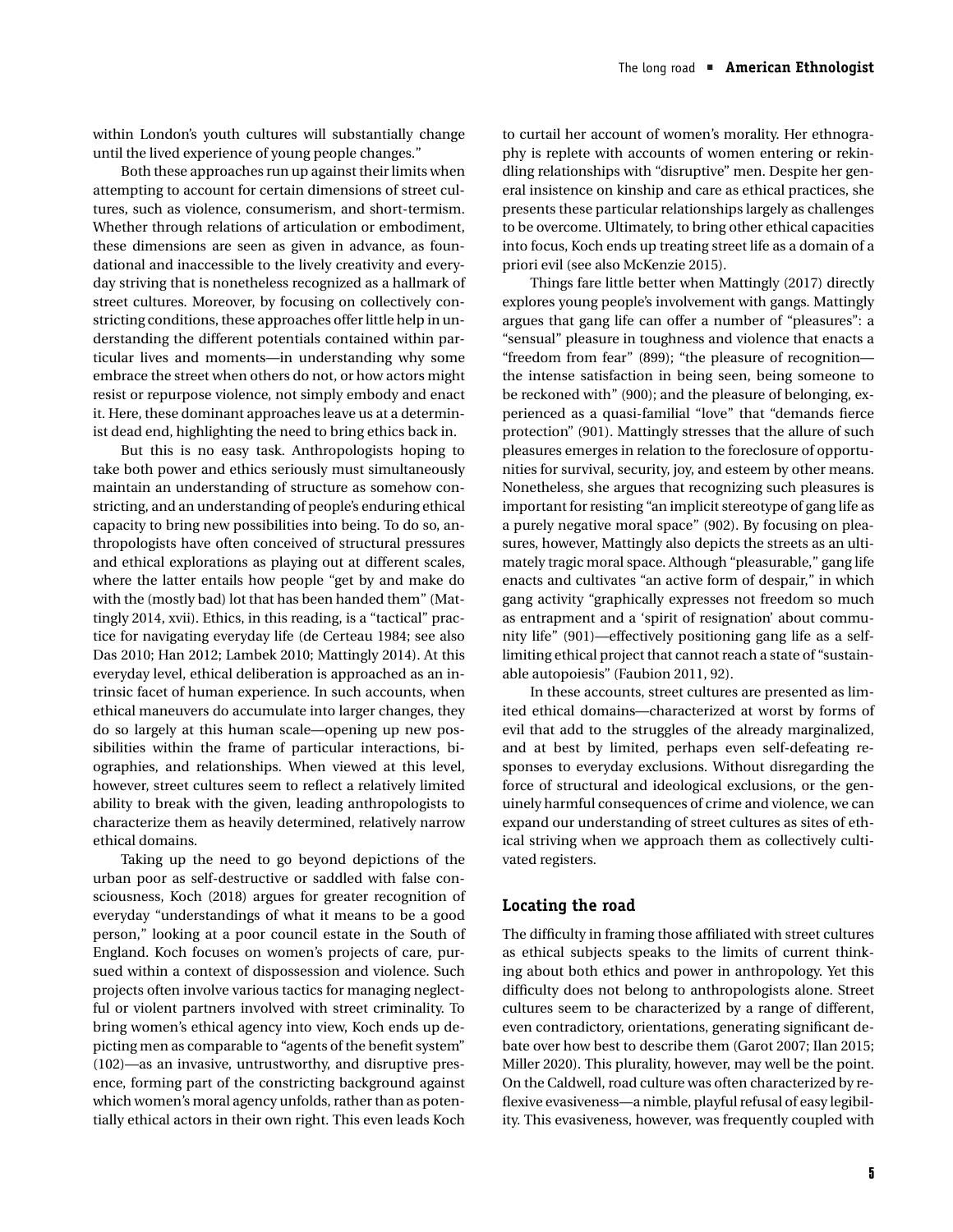its opposite: an insistence that things were, or ought to be, self-evident. Both these stances contained the other—an insistence on the self-evident nature of street culture was often deployed playfully, but the self-evident nature of street culture was framed as encompassing its wide-ranging, playful iterations. This made for slippery ground, as I quickly discovered.

In the early stages of my fieldwork, I was often tripped up. I would meet people who insisted that we needed to talk. As a researcher, they said, I needed to understand their perspective, because they embodied "the real community" or "how it really is." But I would soon find that I couldn't reach them by phone and that no one seemed to recognize their name. Later I would discover that I had been given the numbers of burner phones and a nickname selected from a list of aliases. Other practices compounded this slipperiness. When people did agree to speak, plans were treated as fluid—subject to continual revisions in time, place, or numbers, which rapidly altered power dynamics. More than once, I found myself at unexpected group gatherings, being interviewed myself as an ostensible outsider. In conversation, when people shared stories of road life, it was often difficult to tell what was intended as an honest retelling and what was fabricated or embellished. Repetition was no guarantee, since commitment to an exaggerated or absurd story could form part of elaborate, collective jokes.

Such evasiveness served decidedly practical purposes, helping counteract the scrutiny of locals, rivals from other neighborhoods, and state authorities. The London Metropolitan Police rely on a tool known as the Gangs Matrix, in which a set of fixed criteria—including known associates and their profiles, association with criminal incidents (including simply being a victim of crime), encounters with the police, and fashion choices—serves to assess whether young people are "involved" with gangs. Even though 35 percent of those in the Gangs Matrix have never committed any serious offense (Amnesty International 2018), such classifications inform police strategy and behavior—contributing to a justice system in which minority youth face harsher treatment and more punitive outcomes (Lammy 2017). A similar classificatory logic played out within inter-estate rivalries, in which being associated with certain friends, incidents, or tensions—or simply a certain area—could prompt confrontation. On top of this, youth also contended with the scrutiny of other neighborhood figures (including, of course, anthropologists) whose motives and allegiances were uncertain or with whom they hoped to maintain good relations. Faced with this range of risks, evasion was often an important survival strategy.

Evasion, however, was more than simply pragmatic. It characterized an ethical stance that was playful, creative, and funny. In celebrated acts of evasion—which made for endlessly repeated stories—road youth were able to deter seemingly inevitable outcomes while simultaneously "clowning on" opponents, demonstrating local cunning in contrast to the haplessness of others. In the summer of 2015, Damon and Mia excitedly told me an exemplary story, from a party the night before. The story centered on a successful drug dealer, Mags, whose lavish birthday parties were the stuff of legend. That year, he had organized a street party, setting up a mammoth sound system in a parking lot. The party attracted hundreds of revelers. It wasn't long before noise complaints accumulated and the police showed up. Knowing they couldn't arrest everyone, they asked around for the organizer. Everyone told them to speak to Mags. Finding him proved difficult until, finally, an officer was handed a phone with Mags on a video call. Mags confirmed he had organized the party, and the officer demanded to speak to him in person: "Nah," Mags replied laconically, turning the camera to reveal his surroundings. "I'm in jail, fam." Ultimately, no one was arrested, and the party continued well into the morning.

For doubters: questions of veracity are somewhat beside the point. One might try to pin down street cultures to assess the truth of stories, or indeed to determine "authentic" markers of style, slang, practice, or boundaries. But this would overlook how street subcultures play with what is given about the world, through evading authority, deflecting conflict, or holding open spaces of creativity. This playfulness makes street subcultures "always essentially ambiguous," capable of "slip[ing] beneath any authoritative interpretation" (Hebdige 1982/83, 86).

This ambiguity is often overlooked. British policy and policing, for example, remain committed to the idea that "gangs" exist as clear-cut entities (Alexander 2008). Likewise, much of the scholarly literature has attempted to demarcate street cultures in terms of a clearly defined "code of the streets"—distinguishing "street" youth from "decent" ones (Anderson 1999; Brookman et al. 2011)—or else to identify street cultures through distinctive boundary markers, such as specific hoodies, hairstyles, or sneakers (Ralph 2010). In contrast, on the Caldwell, street and "straight" styles, practices and networks, blended and blurred with one another—making the definition of street or road culture into something slippery and tautological. To be "on road" could refer to a range of things—dealing drugs, picking fights with rivals, a general style or attitude, or simply hanging out with friends, such as at a family-oriented community barbecue. It was possible to be described as "on road," "doing the road," or "living the road life" while avoiding all criminal activity, just as one could deal drugs or pick fights and not be considered a "proper roadman." Sometimes the terms "street" and "road" were used interchangeably; other times it was implied that "road" culture involved a "harder" aesthetic, greater local savvy, or a more criminal orientation. People fooled around with conventions of language and style. They remixed familiar details into new stories, engaged in mock confrontations, or told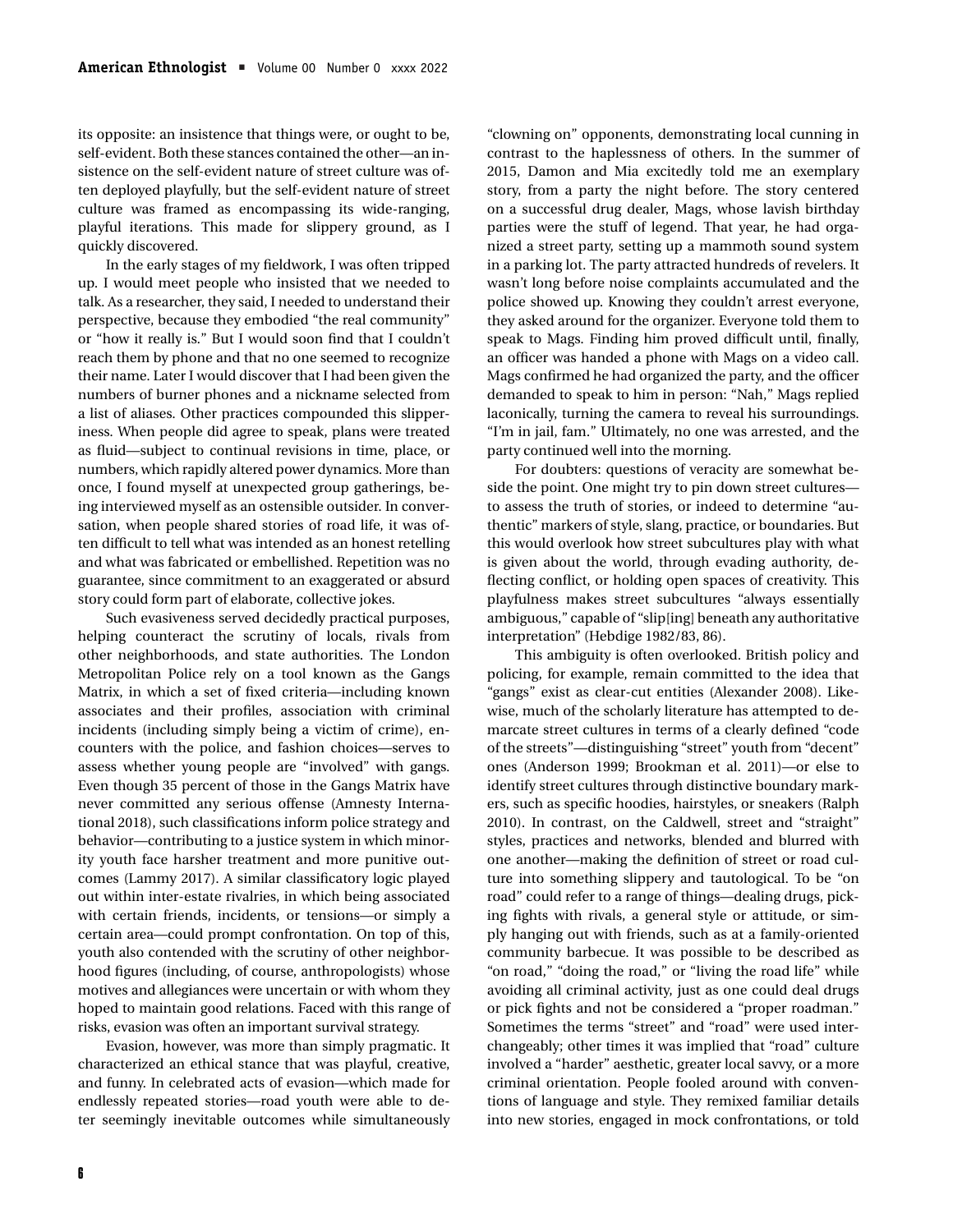absurd stories in deadpan serious tones—stringing audiences along and blurring the lines between sincerity and mockery. This was a subculture that continually played with the conditions of its own legibility and coherence as such.

Addressed as criminals by police, as targets by rivals, and as trapped within cycles of poverty and conflict by popular representations, young people used this stance of evasion to resist, rework, or inflect pregiven scripts—to tell a different story about themselves and to confound the classifying gaze of others. Deflecting police scrutiny helped counter feelings of constraint while buying time for friends or family to intervene in fraught situations. An ambiguous attitude toward markers of belonging allowed people to move between close circles of confidants and the staging of a more encompassing sense of community. Stories remixed from familiar elements allowed friends to spontaneously construct coherent alibis and maintain good relations when confronted by family. All this helped sustain a sense that life contained just a bit more potential.

This is an ethical stance with transatlantic roots. Their deepest tips lie in the signifyin' tradition traced by Gates (1989)—itself grounded in trickster figures from African myth—which plays on slippages between the generic meanings attached to words and their capacity to mean otherwise or gesture elsewhere within more situated contexts. More immediately, these roots draw deeply from the continuation of this signifyin' tradition in hip-hop (Potter 1995). Here the ambivalent, slippery play between the given and the possible is staged as a mode of resistance that holds open the vision of a better world, even when history does not unfold progressively. The arsenal of hip-hop—punning, breaks and backbeats, out-of-place samples, and in-your-face aesthetics—offers a grammar for disjunctively staging "cultural breaks" that articulate angry critique, "unaccounted histories and as-yet unfulfilled futures" (Potter 1995, 3), outside predictable relations of meaning, and so outside a predictable place in history. These roots draw, as well, on practices of "hustling" prevalent in cities across the world, where those in pursuit of livelihoods chase opportunities and cultivate personas and dispositions that straddle or move fluidly between "formal" and "informal" economies, thus fundamentally challenging these categories themselves (Thieme 2018).

At this point, however, things get even trickier. The Caldwell is one of the poorest places in Britain and has remained so over decades, despite a series of regeneration initiatives (both "community led" and top-down) and endless policy reforms. This is a place where, according to a local teaching assistant, things pile up—the weary indifference of teachers and parents, the staggering number of local pawn and loan shops, the endless public debate over who truly "belongs" in Britain, the entrenchment of low-paid and insecure jobs, the incessant blame placed on the poor for their own circumstances, and the ever-present specter of violence. All this amounts to a message endlessly repeated: "What hope have you got?" Different forms of injustice compound, to the point where belonging and basic rights are easily called into question—as Damon once explained at an event discussing police stop-and-search practices:

And you've got the police stopping and searching people on the street, because you look different, or you act different, right? So that's just another way of telling people they ain't really British. And then, did you know, if you go to jail for over two years, they take away your passport? They can just take it from you if you end up in jail like that? So how British are you?!

Hemmed in from all sides, Damon and his friends find that exclusion and inequality can take on a near-transcendent quality, that any given possibility becomes vulnerable to foreclosure.

In these circumstances, evasion continually encounters limits—precisely those stressed by cultural-studies and practice-theory approaches. Evasion is inescapably a worldly practice, constrained by a broader political economy and the affordances (Keane 2015) of available cultural and material forms, which shape embodied habits of understanding, feeling, and acting. To refuse these limits insofar as they are even amenable to refusal—is to refuse the terms on which recognition and the capacity for action are most readily made available. Perhaps unsurprisingly, then, youth cultivated a more serious, confrontational, and disjunctive stance, which took up and reproduced dominant images of road life alongside their insistence on playful fluidity.

This seriousness often manifested aesthetically. Musical preferences, especially in public, tended toward the edgier sounds of grime and its US counterpart, trap. In distinguishing grime from mainstream hip-hop, Hancox (2018, 67) describes it as "characterized by its sparse arrangements, futuristic, icy cold synths, devastating basslines and awkward, off-kilter rhythms," while Bramwell (2015, 10) describes London's rap scene as dominated by a "grotesque aesthetic." This disjunctive aesthetic colored fashion and self-presentation as well. Amid the fluid creativity of street fashion on the Caldwell, there was a pull toward tough, minimalist looks: "fatigue" (camouflage print) on hoodies, leggings, or trackpants; plain, tight T-shirts, vests, or tank tops; hoods pulled up to hide faces in shadow; and chains which, in continuity with classic hip-hop fashion, continued to mark success and toughness—now worn concealed under shirts. In Instagram photos and music videos, as well as in the frequent aesthetic staging of hanging out on road amid stark concrete walls, soaring gray tower blocks, dilapidated fencing, and shady stairwells lit by hazy halogen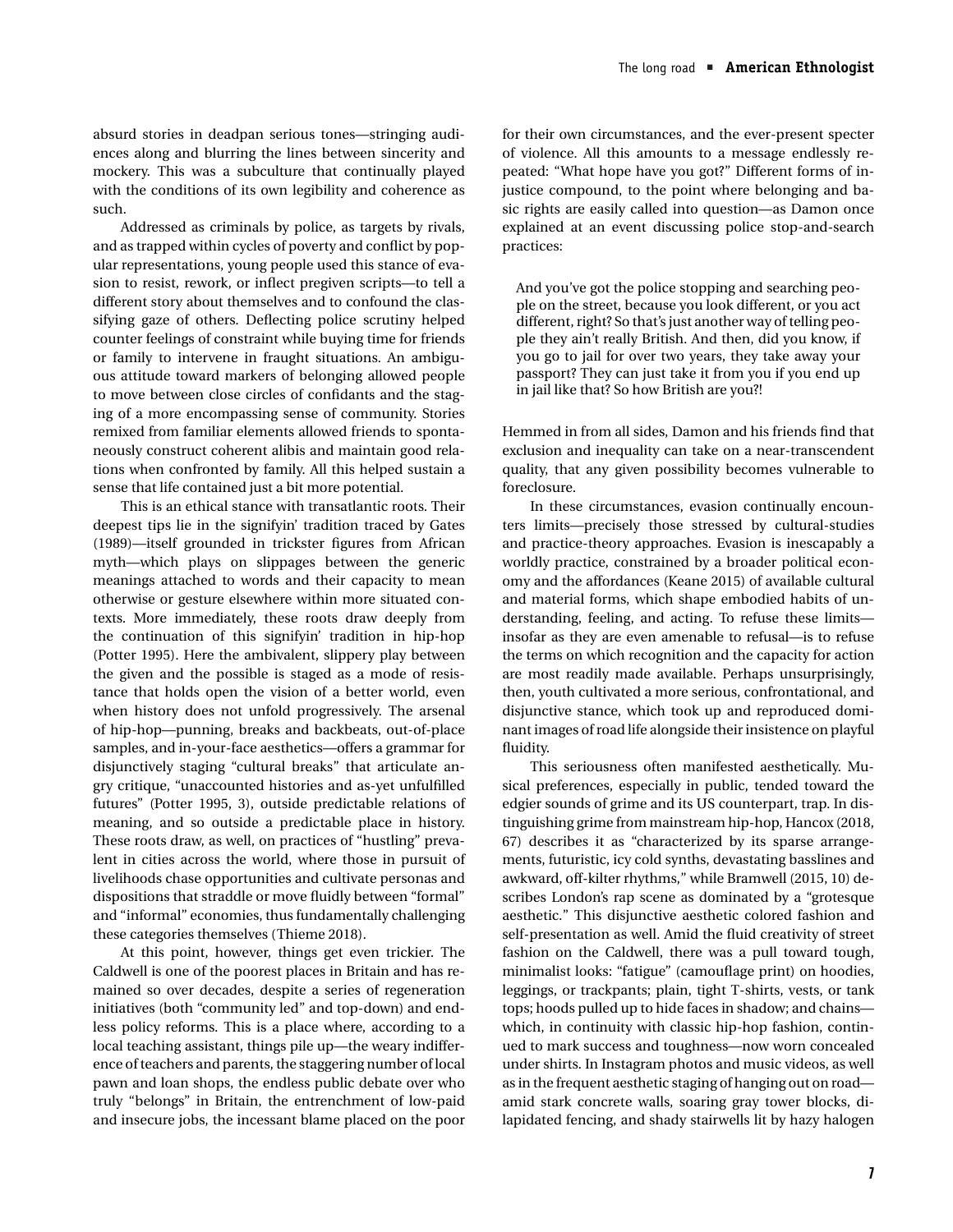lights—youth turned the markers of urban disinvestment into signs of savvy, power, belonging, and cool.

Beyond aesthetics, toughness and violence were often positioned as important markers of collective belonging and personal value—even though they were not *inextricably* linked to road life. Confrontations were often played theatrically to crowds of onlookers, informing gossip and local reputations. Friends would swap mythologized stories: of successful "raids" into rival territory, of decadent nights out and luxury purchases bankrolled by drug-dealing money, or of women who had conned money from credulous partners.

These tropes and stories, aesthetics and symbols, informed a second stance—one in which things were represented and read seriously and straightforwardly. Here, jarring aesthetics were genuine warnings, and stories of glamour genuine enticements—giving street life the dimension of ethical starkness evoked by Koch (2018) and Mattingly (2017).

These serious, "self-evident" readings of the road were often explicit. On one hot, quiet, spring night, I ran into Vince on the street. With little else to do, we soon ended up at my flat, sitting on the floor while nursing iced coffees. Having done a course in sociology, he was curious about my research—but after a few questions, Vince ended up doing most of the talking. Early in, he told me a story of getting jumped when getting off a bus. He saw it coming, he explained:

You know when guys look a certain way, acting in a certain way, you know what they're like—it's road culture. And I know it's stereotypes—I know you might say that—but that's how you've got to think sometimes. Sometimes they're true!

Vince recognized that trouble was coming not only from reading the style and demeanor of his would-be assailants, but also from knowing that they were reading him in the same way.

Unfortunate in one moment, legibility was an asset the next. Later, Vince was vehemently explaining how those on road looked after "the community." Part of this, he argued, came from their ability to "defend" the area by easily spotting those who might cause trouble and knowing the right questions to ask. Meanwhile, public posturing and violent reputations signaled to rivals that the neighborhood was protected, preventing further violence.

Later, when I asked Vince about how outsiders viewed the estate, he again shifted perspective. "People are too quick to categorize," he insisted, arguing that despite their dealings, local youth didn't deserve to be classified as a "gang." "There's more there than whatever that category says there is," he said, "[. . .] More than meets the eye." Toward the end of the conversation, after having repeatedly emphasized his understanding of the road as a caring community, and his own feelings of belonging, Vince surprised me by declaring that he hoped to move away soon, since his daughter was growing older. Baffled, I asked why, and he laughed: "Cuz I believe in social reproduction, innit!"2

Vince's shifting orientations reveal an overarching stance that encompasses both seriousness and evasion and that entails both acting within the terms of a given world and trying to slip beyond it. Treating neither option as satisfactory in its own right, this overarching stance places seriousness and evasion in a recursive relationship in which each can contain, and provide a way of acting both within and against, the other. As ethical stances, both seriousness and evasion provide what Keane (2003) calls "metalanguages of action," which supply people with distinctive understandings of what "meaningful action" entails. Crucially, however, young people on the Caldwell seem to explicitly recognize the limits to action inherent within each of these stances. Rather than taking up either stance in its own right, then, youth draw them together in relation to one another and to local circumstances, as part of a broader, heavily ironic register. Visible across London as a youthful response to persistent marginality and disenchantment (Millington 2016), irony, as Lambek (2003) argues, entails a committedly indeterminate stance, according to which actors navigate between fully endorsing or disavowing particular possibilities or positions.

For Gal (2005), identifying recursive relationships can help reveal the incompleteness of categories, supporting ideological critique. In contrast, here, those on road position evasion and seriousness in a recursive relationship in which each contains the other—*because* they recognize that both stances respond incompletely to the challenges of everyday life. This knowing, ironic recursiveness is evident not just in Vince's shifting positions but throughout the examples above. Practices of evasion rarely refused ascribed categories outright. This would be the case, for instance, if people responded to police profiling by attempting to enact white-, middle-class-coded norms of decency. Instead, they played with dominant classifications, denying and reaffirming them simultaneously. Likewise, moments of hanging out, partying, or fighting in public, partly staged as serious, ostentatious performances of cool, toughness, and belonging, were also replete with gestures that deflected legibility—as unfamiliar passersby were met with intimating looks or confounded by rapid-fire, slang-heavy jokes.

#### **Collective transcendence**

Irony is not, however, simply a tactical response to the insufficiency of existing ethical stances available to those on the streets. It acts on and against this insufficiency over time, attempting to extend horizons of possibility in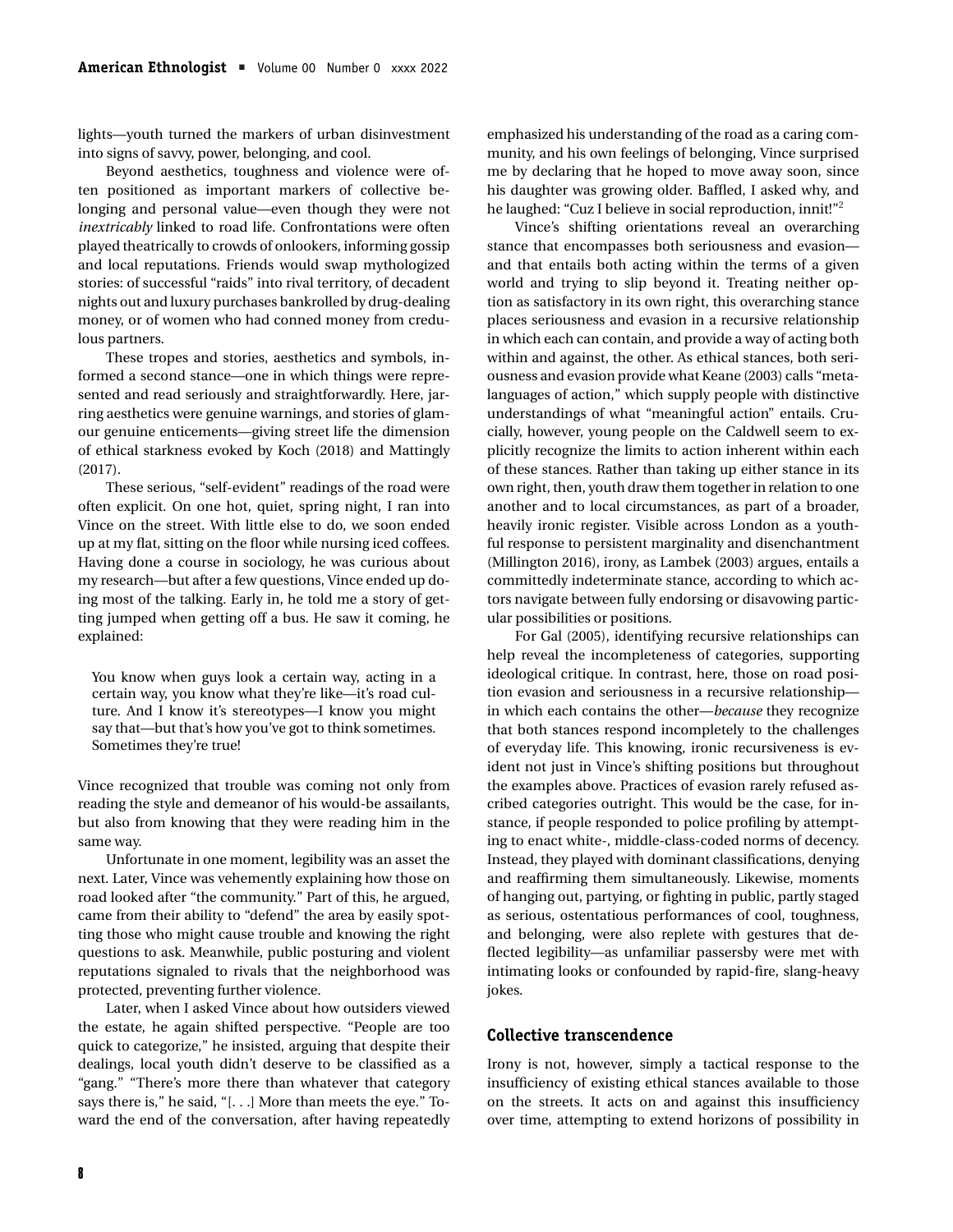tentative and uncertain ways. Irony has primarily been analyzed by anthropologists as a means of *reconciling* people to intolerable situations—as an *inward*, *subjective* disposition that thus produces forms of complicity (Fernandez and Huber 2001; Steinmüller 2013). Yet as an overarching stance in the register of road life, irony could also be used to inflect and rework the available foundations of judgment and action. This was especially evident in the ironic relation enacted between stances of individuality and collectivism, in which individual potential both emerged from and transcended the collective.

Before certain nights when drinking was involved, Damon and his friends would play a game they had invented called "money up." The rules were simple: rebound £1 coins off a wall, trying to land yours as close to the wall as possible. The closest shooter keeps all the coins, and a new round begins. Games would often continue until someone had acquired most or all the coins available, leaving someone with tens or even hundreds of pounds, and everyone else at a loss. Customarily, however, it was expected that the winner would buy drinks for everyone else. Financially, this practice left its participants roughly back where they started. Socially, however, it made it possible for one person to play benefactor, treating their friends for the evening.

A similar logic was evident in the videos made by local rappers, which often featured large quantities of cash and expensive sports cars. Videos were typically staged to imply that these possessions belonged to the lead artist, who appeared with their crew as backup. Behind the scenes, however, these eye-catching accessories were collectively sourced—as crews emptied bank accounts to build up stacks of cash or chipped in to rent a car. In some cases, this pooling of capacity also applied to toughness—or criminal culpability—when music videos were used as a means of "subliminally" (i.e., indirectly) "calling out" rivals by incorporating more-or-less coded taunts and threats. By the time I did my research in Kilburn, this particular practice had waned, after the police had begun to pay closer attention to the local rap scene, leading to an excess of scrutiny as they contended with its slippery aesthetics. Nonetheless, this logic remained evident within a broader tendency for interpersonal threats or feuds to become collectivized.

Across these instances, collectives came together to act or take responsibility in ways that would have been challenging or even impossible for individuals. This collective capacity, however, was recursively restaged as individualized—producing a performance of personal capability that transcended the acutely felt and deeply embodied limits of life on the Caldwell. Over time, this restaging of limits left an impression, feeding into a collective register of stories, practices, interpretive habits, and vital feelings—joy, power, invulnerability—that could provide the grounds for a different sense of embodied possibility. Within a context of ongoing exclusion, however, this register not only needed continuous replenishment and reevocation, but also relied especially on certain hyperagentive elements, such as those involving violence or criminality.

One such story, first told to me by Vince and later in an energetic, tag-team rendition by Vince, Damon, Troy, and several others at a house party, occurred long before my fieldwork—when Vince and Damon were teenagers. They were out with a group of friends, celebrating someone's birthday drinking in Trafalgar Square—the symbolic heart of London. Suddenly, they were ambushed by a group from a rival area. They managed to escape, but not before Vince was stabbed several times in the leg. He only noticed the wounds as they arrived back in Kilburn, as the adrenaline wore off.

At the party, the story then fragmented into competing voices. One group, including Damon's current girlfriend, had hurried out to find Vince. In animated tones they recounted the effort to rush him to hospital while attempting to concoct an explanation for his parents. Others recalled running through the estate, rounding up friends, and rushing back to central London, where, after some detective work, they tracked down the other group and "beat the shit out of them." When telling the story on his own, Vince concluded by emphasizing how it was a reminder that he was part of a "community that's going to be there for you through things like that. [. . .] They've got your back. When shit like that just happens, you get the whole area piling into cars and coming out for you." At the party, one storyteller attempted to wrap up the narrative in a somber, authoritative tone, as if concluding a sermon: "It showed everyone: you don't mess with the Caldwell"—before Troy cut in with an exultant, singsong "Best. Night. Of. My. Life!"

In these lively retellings, the story seethes with surplus possibility. Part of this emerges from how it sketched a fractal relationship between the individual and collective folding care and vengeance together into the collective potency of a "community," which then underwrites personal capacity. This sense of surplus possibility, however, also trades specifically on the disjunctive, disorienting, excessive phenomenology of violence (Bataille 1989). Here, the community's collective capacity—and that of the individuals within it—is not simply the sum of particular acts of care and vengeance but something transcendent; it emerges as a generalized feeling that "you don't mess with the Caldwell," or that the community has "got your back" across all circumstances. (In his telling, Vince went on to analogize the incident to community barbecues where no one was expected to pay.) This reaching for a sense of transcendence plays out against the tightly constricting horizons of everyday injustice, as charged stories of radical agency provide narratives that can speak back to the scope of everyday foreclosure. Forming part of a collective register, such stories can be reinhabited, at least in key moments, repeatedly, accessibly, and in novel ways—even for those who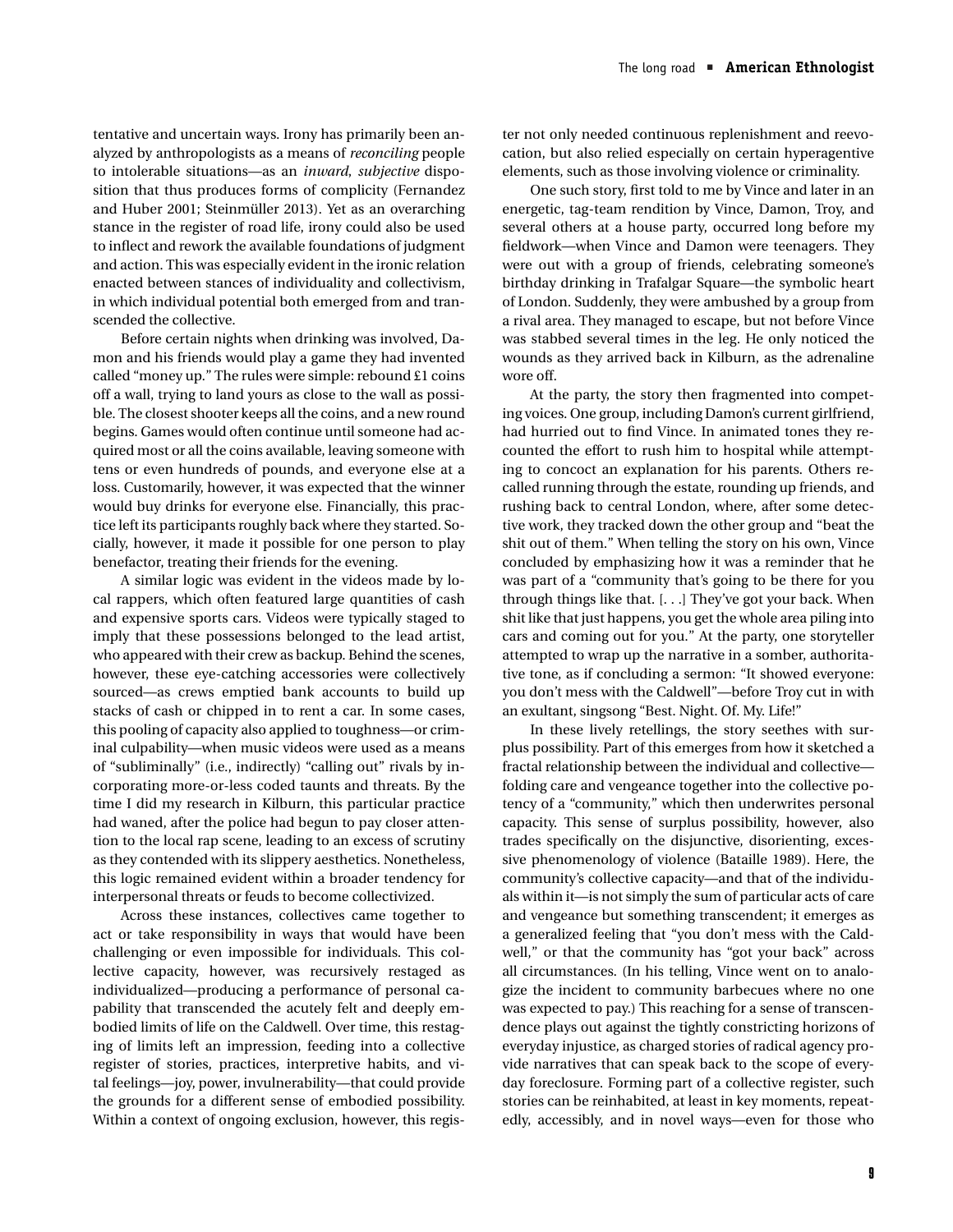were not directly involved in the violent retaliation, such as Damon's girlfriend or Vince himself. These stories evoke a capacity to *decisively* break with the given, a capacity that can furthermore be mapped onto a range of different ethical horizons—beyond those implied by acts of violence or criminality themselves.

Although not always readily apparent, these stories play a vital role in opening up new possibilities for inhabiting a world of tight constraint. Individuality remains the dominant way of imagining (ethical) subjecthood in the UK (Strathern 1992). The ongoing staging of a recursive relationship between individuality and collectivism on road does not provide a wholesale challenge to this dominance but rather reinflects it, reframing individuals' capacity as interdependent with that of the collective. In turn, this points us toward an expanded understanding of ethical striving, in which the potential for inhabiting and navigating the world is often a joint production. Given stances—such as that of individualism—are inflected and animated in new ways by being brought into relation with other positions. This work of stitching stances together, of animating and inflecting, is often a necessity for those on the margins, who must find ways of navigating a given world by taking up ways of being that are often constructed to favor people other than themselves. In such circumstances, ethical life consists of everyday attempts not only to go beyond the given but also to structure new possibilities in the first place—of efforts to cultivate new or expanded capacities for judgment, feeling, action, and hope. Acts, such as crime and violence, which may not seem to express sustainable notions of "the good" in their own right, may nonetheless play a vital role in making ethical striving more widely accessible to others, or in other moments. Ethical registers can be understood as collective repositories of such potential.

#### **The long road**

One summer afternoon, hanging out on the street with a group of friends, Damon and Troy ran into Jack, who managed an independent radio station based in the Caldwell's "community hub"—which played host to a number of locally based artists and independent businesses. The encounter turned into a public argument about the lack of engagement between the creatives and entrepreneurs based at the hub and the local "community." This eventually led Damon to host his own radio show—which he came to jokingly describe as "Question Time in the hood."3 Recorded sporadically, Damon's shows always drew crowds of friends into the studio, who would pass around vodka, chat in the background, and jump animatedly into the half-slapstick, half-serious conversations on air.

These shows served as a forum for explicit ethical debate, touching on questions such as violence, role models, and policing. Across these questions, however, Damon maintained a decisively ironic stance. In an episode on success titled "Legacy or Lambo," Damon opened with an impassioned speech on the importance of leaving a legacy for future generations—contrasting this to materialistic visions of success. As soon as he felt the audience warming to this stance, he flipped:

OK, I'm going to be a scumbag right now and I'm going to say, I'm literally going to say—I know certain people, or I might be one of those people who are going to say, "OK, if you ain't got a chain around your neck, or you ain't got a Rolex, a car." And when I'm talking about that, I'm not talking about a Lambo, I'm talking about a Maybach, because I've never been in one. [. . .] But anyways, if I don't have a Maybach, a chain round my neck, a Rolex, a bracelet, and a couple of [*pause*] females [*quietly*:], instead of that other word *bi* [*pause*] *ches*. [*loudly*:] Anyways! But at the end of the day, for me, if I had all of that, *I'd* think I was successful!

Playful and electric, Damon's on-air presentation continually subverted itself. He renounced his own argument for legacy over Lamborghini, partly because he preferred Maybachs, and he tried to objectify women in clumsy, selfdefeating terms. This same refusal to adopt a fixed stance continued off air as well. After another show, in which he and Troy debated demeaning language in rap, Damon was approached by a friend of one of the entrepreneurs based at the hub, who commended him for being a "real feminist" and suggested that he do a whole show on gender. Despite the criticism of sexist language he had voiced on air, Damon brushed him off—first by cracking a sexist joke, and then, when pushed, more bluntly—"Naw, man, I ain't doing that. That's too deep."

On the Caldwell, "deep" and "long" were both widely used as dismissive terms for matters that were too fraught or complex to deal with, indexing a broader tendency to hold questions of ethical commitment in suspension. Just as those on road took an ironic stance that positioned them between evasion and seriousness, and between individuality and collectivity, these categories also reveal an ironic approach toward hope and commitment. By taking an indeterminate stance toward both short-term satisfactions and long-term commitments, people on the Caldwell held open possibilities that would be foreclosed if one insisted on taking a clear position—even simply for the moment. If we return to our opening scene, for instance, this stance is evident in Lisa's declaration about her brothers' killers—"We know what's gotta happen. There have to be consequences!"—and the effect it had on Damon, prompting him to sit back down and talk through his anger. Here, Lisa simultaneously acknowledges the necessity of resolution and the possibility that resolution might be deferred or rethought otherwise. If something has to happen, it need not happen tonight, although it might; it need not entail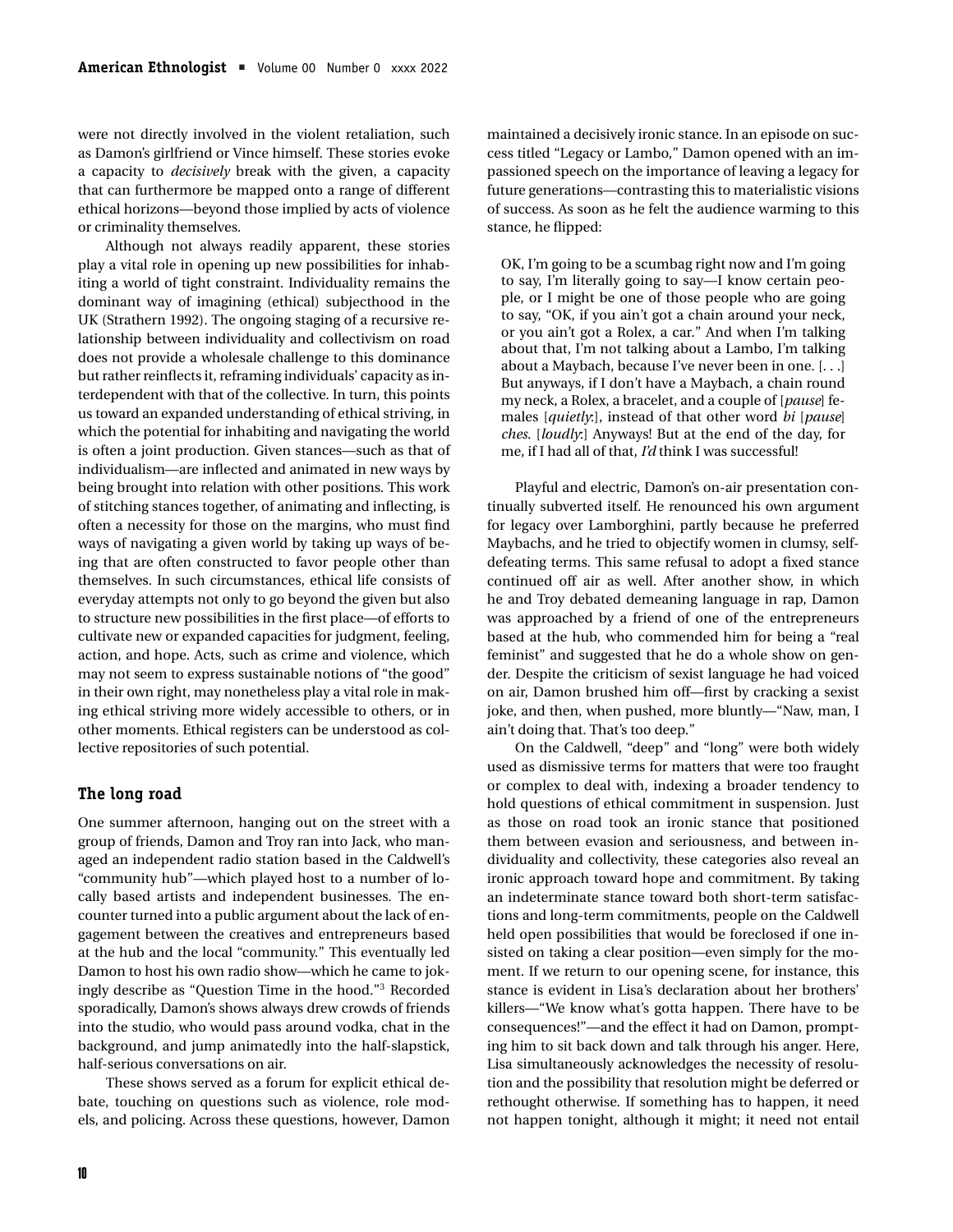retributive violence, although it might. Suspending commitment, in this way, trades on the sense of plural, surplus possibility, woven into the register of road life. In moving from talking about anger at the police to stories of outmaneuvering them, Damon and Lisa evoke an image of a community whose potential exceeds that of the law itself—one capable of reaching a resolution, even when the law has failed. This feeling of collective potential helps Damon defer acting in the present without feeling as if he has foreclosed the future.

This stance of committed indeterminacy closely resembles what Han (2012) describes as an ethic of "active awaiting." Those living in the slums of Santiago, Chile, argues Han, develop a practice of attentive endurance, in which they navigate the challenges of daily life while remaining alive to small opportunities for action, such as acquiring new household goods or cultivating new relationships. These small acts are oriented toward not only enduring the present but also "the hope that relations could change with time" (31). Similarly, on the Caldwell, people often hold open processes of making sense of the world and of forming particular commitments within it, keeping them unresolved as they search for new possibilities. This is a hustle economy of morality—a regularization of the creative, noncommittal exploration of different ethical possibilities, set against the perilousness of everyday life. But this is not a mode of hustling in which people accept entrapment in a perpetual present and the "evacuation of the near past and the near future" (Guyer 2007, 410; see also Thieme 2018). Those on road are well aware that the odds are far from being in their favor—that the present may continue for a while yet—but they are also continually, opportunistically alive to the possibilities for resolution, fragile or deferred as they may be.

For Damon, this gradual, exploratory movement toward resolution began, in many ways, with his radio show. Being on road allowed him to speak, with clear, compelling anger about urban decline, racism, violence, and poverty. Voicing this anger opened up another self, who could speak into a microphone with rage and humor, to a group of assembled friends and to unknown others over the airwaves. Damon as a roadman and Damon as a radio presenter overlapped, borrowing and trading on one another for credibility, but each self could also inhabit different terms of recognition, different possibilities for understanding and action. As a radio presenter, Damon became more legible to the entrepreneurs and artists at the hub, and they to him. This was how he met Mia, a freelance filmmaker, whom he eventually came to refer to as his "mentor." Mia's penchant for lengthy, bubbly conversations drew out yet another self. As the two became close friends, Damon took a step beyond his sharp, bombastic on-air persona to speak with more personal vulnerability—talking with Mia about his relationship worries or anxieties around the future. Their friendship allowed Mia to insist on Damon's legibility to otherspushing on her friends to help him secure a job. Equally, Damon's presence helped make Mia, and the hub as a space, more legible to Damon's friends, who began to spend more time there, creating a further set of subtle openings. People would spend long hours at the hub: sometimes to relax and joke with friends; sometimes for heaving, impromptu parties that led inevitably to noise complaints; and sometimes, following Damon's lead, to talk to Mia, or with one another, working through weighty questions of who they hoped to become.

Such resolutions were never only matters of selfcultivation. Damon's growing capacity to provisionally inhabit new stances remained underwritten by the ways in which others imbued these stances with potential for understanding, action, and recognition. In the opening scene—when Damon and Trev were discussing what it means to stay friends with those still committed to living "on road," even when you're living a different life yourself— Damon was cultivating this capacity for inhabitation in two directions simultaneously. He was probing how the road could still remain a locus of belonging, dignity, and care for himself, even as his life changed, while also exploring how the changes he had undergone might become legible and compelling for Trev. In other words, Damon was drawing on the register of road life to reshape his own life while also working to reshape this register, to open up new possibilities within it for others. Both projects relied on each other. Yet they represented distinctive forms of ethical striving. In fact, for some, ethical life was primarily about cultivating *collective* potential.

One afternoon, roughly a year after Damon began presenting his radio show, Troy and I were chatting on the street when a group of school-leavers passed by, jubilant at the end of the year. Watching wistfully, Troy remarked,

If I look back, now I'm a bit older—I mean, I don't have any regrets—but I think more and more—what have I got from this place, you know? What have I been able to keep? [. . .] I mean, at the end of the day, the road is the road—like, I can't really change that, you know? I'm just living my life, and that's who I am. And if you look like— OK, I've had my struggles, but you look at my sister, and she's going to university now. She's gonna get a degree when the rest of us hadn't really done that, you know? And you know why she was able to do that—it's cuz the rest of us, we was always pushing her to make it, to get it, you know? Because we knew—you got to get it or it's gonna get you! [. . .] So, you know, I look back and all, but I don't know if I'd change anything. This is my life, right?

#### **Conclusion: Contesting the capacity for ethical striving**

In this article, I have focused on the Caldwell's young residents and their ethical capacity for evaluation and meaningful action, a capacity that allows them to step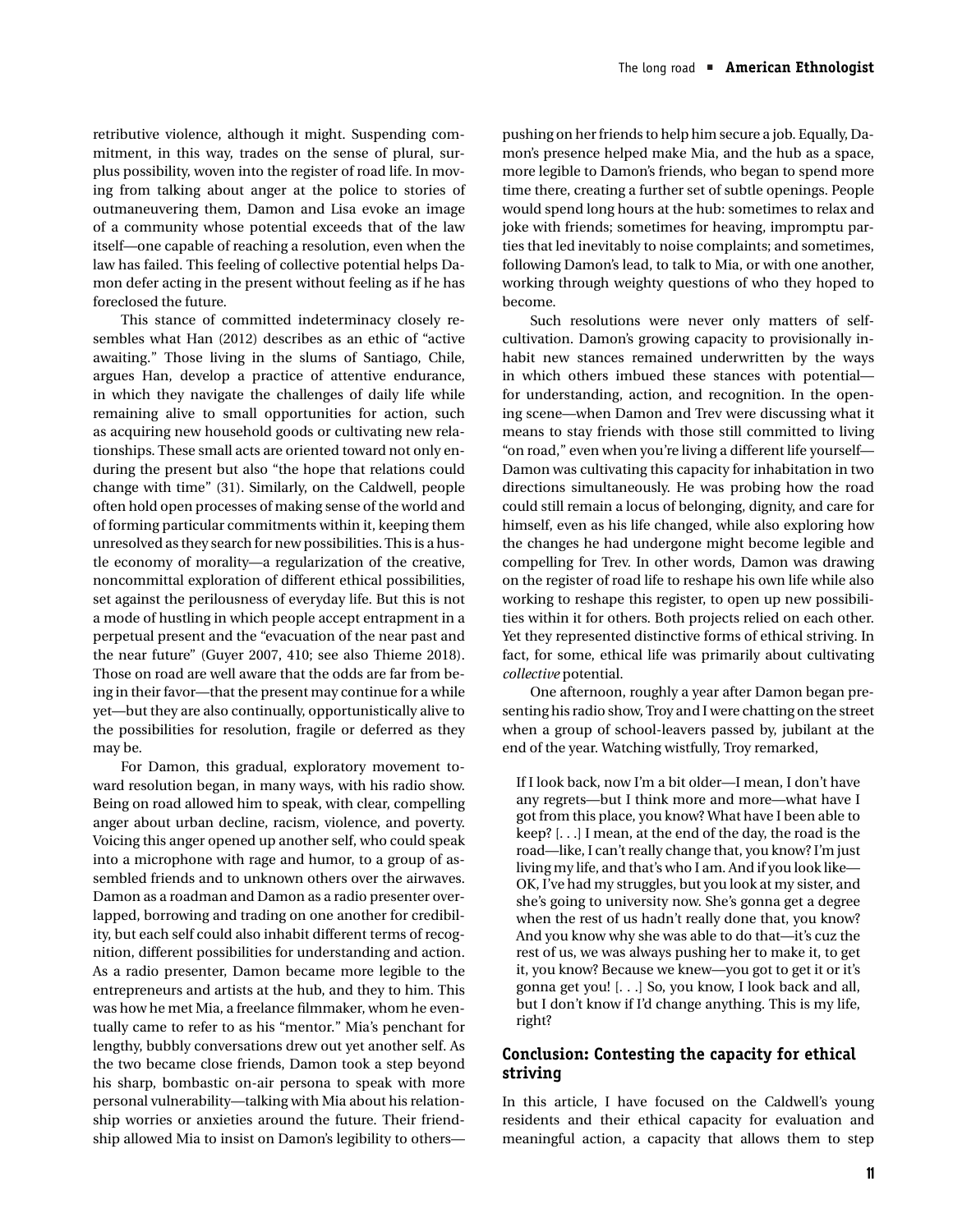beyond a given world and cultivate lives worth living. In contrast to prevailing approaches within the anthropology of ethics, however, I have emphasized that this capacity is always situated—often constricted by broader circumstances, yet collectively cultivated. Not everyone shares an equal capacity to bring newness into the world, and people's attempts to shape lives worth living—however this process is understood—are often stymied by entrenched forms of inequality and exclusion. On the Caldwell, particular ethical stances and here I covered only a few, ranging from evasion to collectivism to presentism—were all marked by certain possibilities as well as sharp limits. Against such limits, I have highlighted how ethical life involves not only attempts to shape lives or relations with others directly, but also more collective efforts to sustain and expand these capacities in the first place. I have understood these collective reservoirs of potential as registers, which work to inflect the possibilities and limits of a given world, and of particular ethical stances, in new, more expansive ways.

Thinking of ethical life in terms of registers allows us to scale up the level at which we locate ethical striving. Ethics is a practice of everyday life, but equally—and sometimes more fundamentally—it can be a matter of contesting and attempting to rework the conditions that shape everyday life in the first place. In other words, ethics in this reading is profoundly political and profoundly material. It has as much to do with the contested distribution of physical and symbolic resources—which carry particular affordances for thought and action—as it does with how people attempt to inhabit an already given world. Seemingly negative acts, such as crime and violence, which do not seem to directly express a strong vision of the good life, or which do not seem to cultivate positive ways of relating to others, may nonetheless play vital roles in contesting the ethical affordances of the world. This highlights a need to understand ethical striving in the round—to look at how different stories, lives, and possibilities may play off, and depend on, one another. In turn, this perspective reveals a way between determinist and more agentive approaches, revealing how the capacity to contest socioeconomic exclusion, cultivate new dispositions, and shape lives worth living may rely on entangled collective efforts, which can also reproduce conditions of exclusion—to different degrees within different milieus. This interdependency offers a sharp rejoinder to those who attempt to draw clear lines between "decent" and "street" lives, who attempt to reduce the capacity to transform one's life or avoid certain pitfalls to a matter of individual choice or responsibility, or who conversely see life on the margins as a site where ethical striving is virtually impossible.

There are other, untold stories that sit behind those I have told here. While some people drew on the register of the road to negotiate new possibilities, others drew on it to further pursue postcode rivalries or to underwrite their investment in criminal pursuits. Yet if I have focused on stories that attempt to break with history, I have also tried to point to how even these breaks with the given, these "miracles of natality," have remained inextricably intertwined with seemingly darker horizons. Registers mediate not only language or meaning but also the implications of political economy and the material ordering of the world. This mediation remains a process of give-and-take, of redistributing pressure, or, at best, pushing against the elasticity of tight constraints to open up just a bit more space. Life on the streets of the Caldwell reminds us how ethical life is always a matter of entanglement, both personal and political.

#### **Notes**

*Acknowledgments*. I owe profound thanks to Elisa Lanari, Taras Fedirko, Hugh Williamson, and Scott MacLochlainn for insight and inspiration in developing this article. Research was made possible by support from the Gates Cambridge Trust.

1. Proper names have been anonymized. I borrow "the Caldwell" from Zadie Smith's novel *NW*, which is also set in North-West London. I omit media citations that would identify the estate or people in question.

2. Here, *cuz* is short for *because*, not *cousin*.

3. *Question Time* is a BBC television show in which politicians answer questions posed by members of the audience.

#### **References**

- Agha, Asif. 2008. "Registers of Language." In *A Companion to Linguistic Anthropology*, edited by Alessandro Duranti, 23–45. London: Blackwell.
- Alexander, Claire E. 2008. *(Re)Thinking "Gangs*." London: Runnymede Trust.
- Amnesty International. 2018. *Trapped in the Matrix: Secrecy, Stigma, and Bias in the Met's Gangs Database*. London: Amnesty International United Kingdom Section.
- Anderson, Elijah. 1999. *Code of the Street: Decency, Violence, and the Moral Life of the Inner City*. London: W. W. Norton.
- Appadurai, Arjun. 2013. *The Future as Cultural Fact: Essays on the Global Condition*. London: Verso.
- Bataille, Georges. 1989. *Theory of Religion*. Translated by Robert Hurley. New York: Zone Books.
- Bourgois, Philippe. 2003. *In Search of Respect: Selling Crack in El Barrio*. Cambridge: Cambridge University Press.
- Bramwell, Richard. 2015. *UK Hip-Hop, Grime and the City: The Aesthetics and Ethics of London's Rap Scenes*. New York: Routledge.
- Brookman, Fiona, Trevor Bennett, Andy Hochstetler, and Heith Copes. 2011. "The 'Code of the Street' and the Generation of Street Violence in the UK." *European Journal of Criminology* 8, no. 1 (January): 17–31.
- Das, Veena. 2010. "Engaging the Life of the Other: Love and Everyday Life." In *Ordinary Ethics: Anthropology, Language, and Action*, edited by Michael Lambek, 376–99. New York: Fordham University Press.
- de Certeau, Michel. 1984. *The Practice of Everyday Life*. Translated by Steven Rendall. Berkeley: University of California Press.
- Densley, J. 2013. *How Gangs Work: An Ethnography of Youth Violence*. Basingstoke: Palgrave Macmillan.
- Evans, Gillian. 2006. *Educational Failure and Working Class White Children in Britain*. London: Springer.